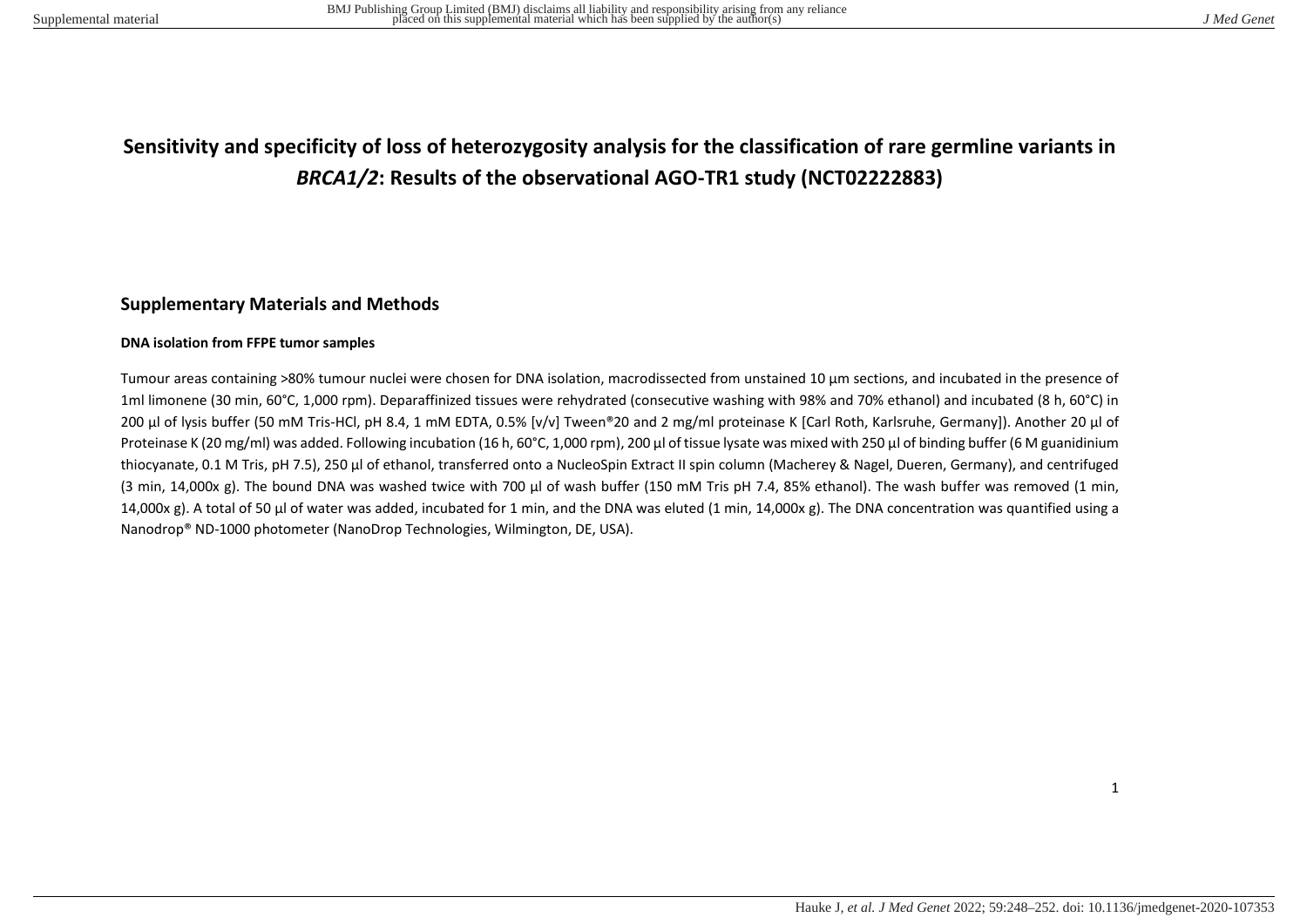**Supplementary Figure 1: A)** Rare *BRCA1/2* germline variants identified in the overall study sample of 488 patients with OC. The majority of individuals (307, 62.9%) carried no rare germline variant in the BRCA1/2 genes; 157 individuals carried one (32.2%), 21 individuals carried two (4.3%), and three individuals carried three rare germline variants (0.6%). **B)** *BRCA1/2* genotypes of the 181 patients with rare *BRCA1/2* variants. 79 patients carried class 4/5 variants only. Of those, one patient carried a combination of one *BRCA1* and one *BRCA2* class 4/5 variant. 13 patients carried one class 4/5 *BRCA1/2* variant in addition to one class 1/2 variant; another patient carried one class 4/5 variant, one class 3, and one class 1/2 variant. 67 patients carried class 1/2 variants only (60 with one variant, five with two, and two with three variants). 21 patients carried class 3 variants only (19 with one variant and two with two variants).

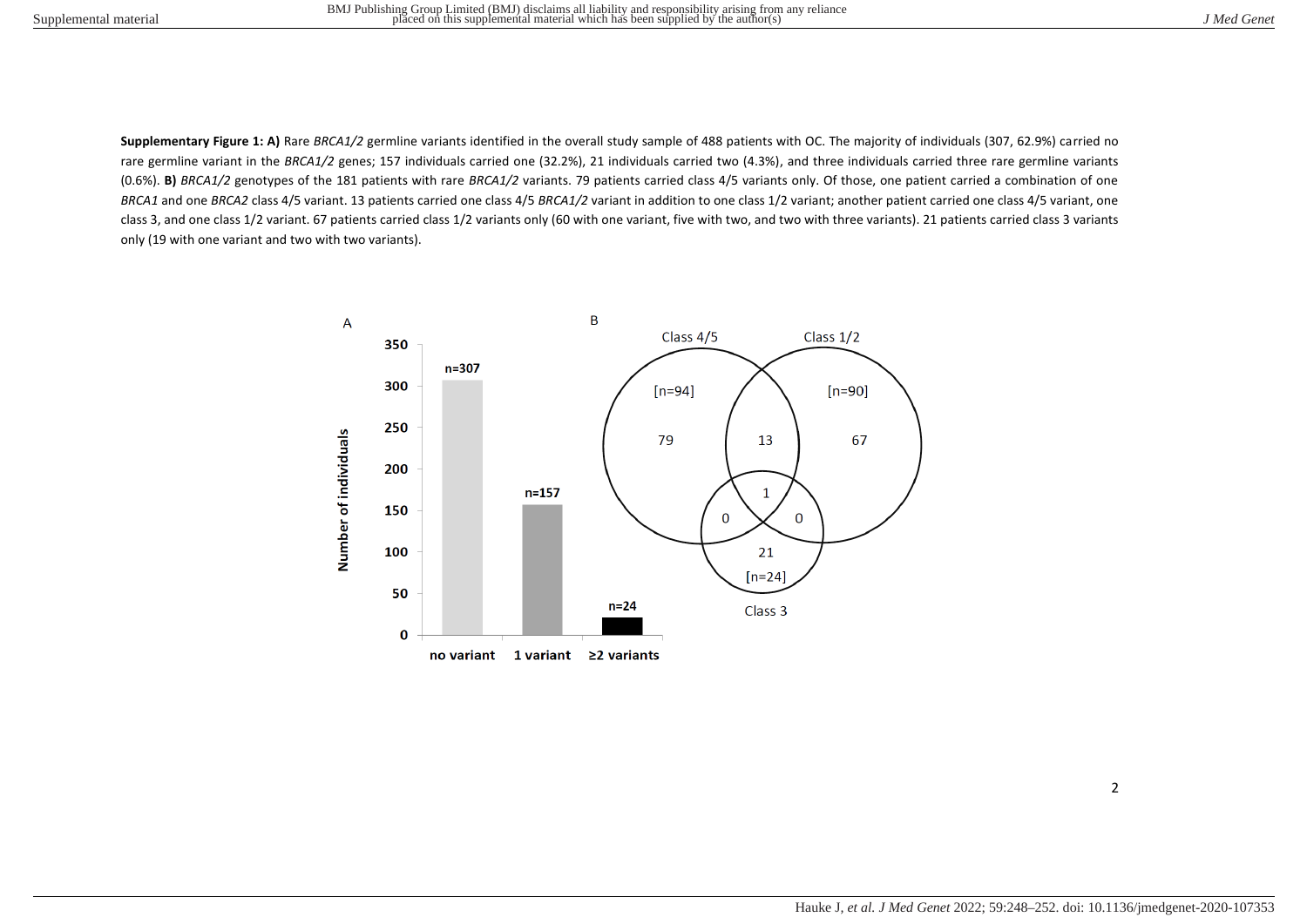**Supplementary Table 1:** Characteristics of the 488 individuals with ovarian cancer included in this investigation. Of the 488 patients, 266 were enrolled at primary diagnosis of ovarian cancer and 222 were enrolled with recurrent ovarian cancer.

| Age at ovarian cancer diagnosis (mean, range)         | 58 years, 16-93 years |
|-------------------------------------------------------|-----------------------|
| Histological subtypes (% of the overall study sample) |                       |
| - High grade serous                                   | 382 (78.3)            |
| - High grade endometrioid                             | 22(4.5)               |
| - Serous/papillary, grade unknown                     | 20(4.1)               |
| - Low grade serous                                    | 17(3.5)               |
| - Mucinous                                            | 8(1.6)                |
| - Low grade endometrioid                              | 7(1.4)                |
| - Clear cell                                          | 6(1.2)                |
| - Other/unspecified                                   | 19 (3.9)              |
| - Missing                                             | 7(1.4)                |
| Tumour grade (% of the overall study sample)          |                       |
| $- G1$                                                | 29 (5.9)              |
| - G2                                                  | 69 (14.1)             |
| - G3                                                  | 355 (72.7)            |
| - G4                                                  | 6(1.2)                |
| - Not specified                                       | 29(5.9)               |

**Supplementary Table 2:** Rare germline variants in the *BRCA1* and *BRCA2* genes observed in 488 OC patients. For each variant, the results of paired NGS analyses of the DNA sample derived from blood and the DNA sample derived from the corresponding tumour are shown, i.e. the number of reads showing the variant allele and the number of reads showing reference allele. ExAC % = Frequency of the germline variant in percent according to the Exome Aggregation Consortium (ExAC) in a dataset of individuals of European, non-Finnish ancestry, excluding samples from The Cancer Genome Atlas (TCGA). This dataset comprises a total of 27,173 samples that were analyzed by whole-exome sequencing. \* = Fisher's Exact test was applied to assess the significance level of deviating variant fractions in blood vs tumour samples, with p values <0.05 considered significant after correction for multiple testing using the Benjamini-Hochberg approach.

|           |                           |          |              |             |                |                     |        | Variant | Reference | Variant   | <b>Variant</b> | Reference | Variant  |        |           |
|-----------|---------------------------|----------|--------------|-------------|----------------|---------------------|--------|---------|-----------|-----------|----------------|-----------|----------|--------|-----------|
|           |                           |          |              |             |                |                     |        | allele  | allele    | fraction. | allele         | allele    | fraction | Fold   |           |
| <b>ID</b> | <b>Chromosome</b>         | Position | Gene         | Transcript  | <b>CHGVS</b>   | <b>pHGVS</b>        | ExAC%  | blood   | blood     | blood I   | tumour         | tumour    | tumour   | change | P-Value * |
|           | <b>Class 4/5 variants</b> |          |              |             |                |                     |        |         |           |           |                |           |          |        |           |
| P32       | 17                        | 41245210 | <b>BRCA1</b> | NM 007294.3 | c.2338C>T      | p.(Gln780*)         | 0.0000 | 507     | 507       | 0.50      | 643            | 71        | 0.90     | 1.80   | 0.00000   |
| P51       | 17                        | 41223242 | <b>BRCA1</b> | NM 007294.3 | c.4689C>G      | p.(Tyr1563*)        | 0.0000 | 409     | 480       | 0.46      | 685            | 121       | 0.85     | 1.85   | 0.00000   |
| P48       | 17                        | 41226488 | <b>BRCA1</b> | NM 007294.3 | c.4533 4534del | $p.(His1511GInfs*)$ | 0.0000 | 256     | 288       | 0.47      | 1363           | 260       | 0.84     | 1.79   | 0.00000   |
| P63       | 17                        | 41209079 | <b>BRCA1</b> | NM 007294.3 | c.5266dup      | p.(Gln1756Profs*74) | 0.0166 | 258     | 315       | 0.45      | 593            | 139       | 0.81     | 1.80   | 0.00000   |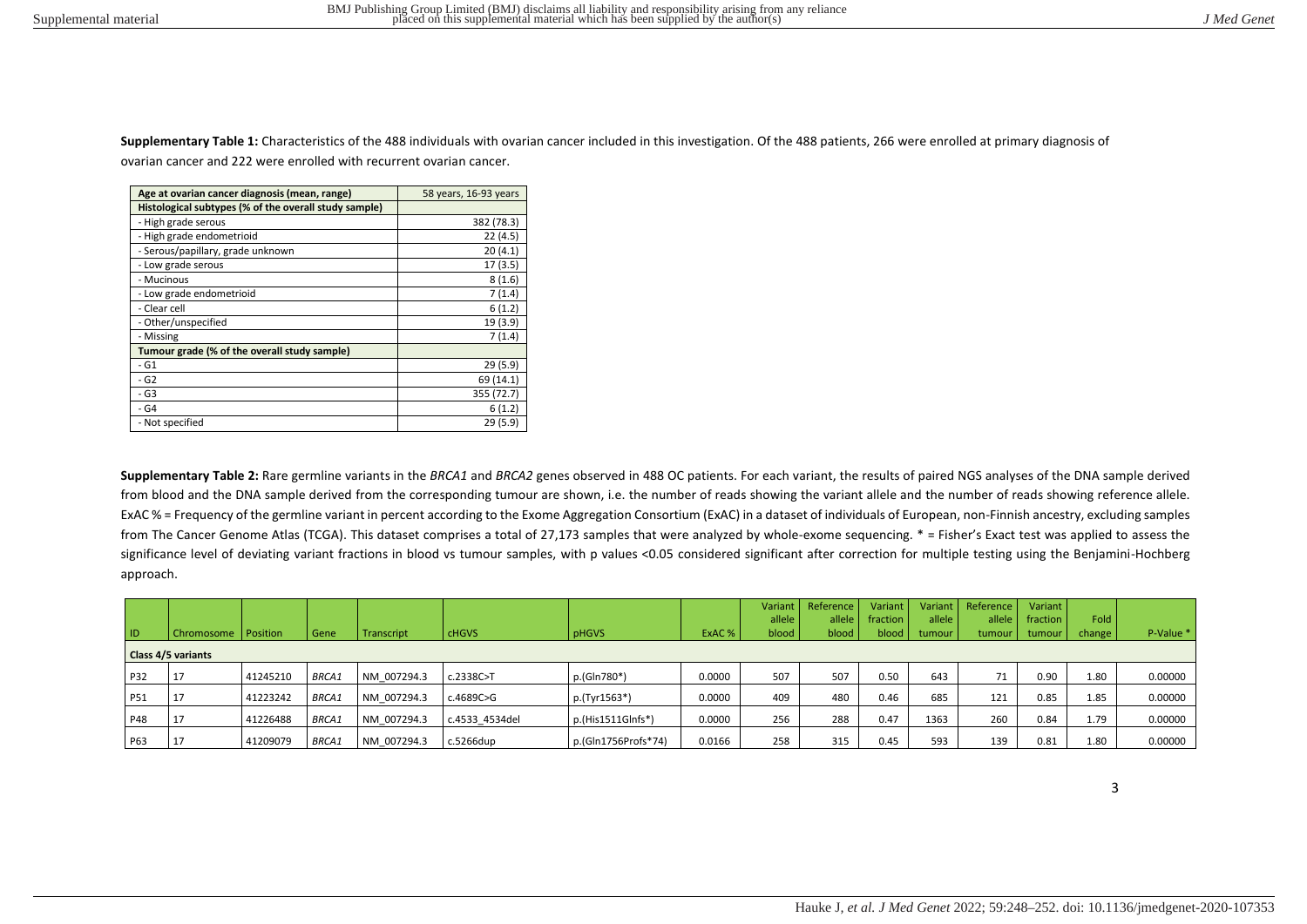|  | J Med Genet |
|--|-------------|
|  |             |

| <b>P60</b>      | 17 | 41215362 | <b>BRCA1</b> | NM 007294.3 | c.5177 5180del | p.(Arg1726Lysfs*3)   | 0.0000 | 212 | 269 | 0.44 | 602  | 150 | 0.80 | 1.82 | 0.00000 |
|-----------------|----|----------|--------------|-------------|----------------|----------------------|--------|-----|-----|------|------|-----|------|------|---------|
| P476            | 13 | 32905140 | BRCA2        | NM 000059.3 | c.771 775del   | p.(Asn257fs)         | 0.0000 | 243 | 310 | 0.44 | 300  | 53  | 0.85 | 1.93 | 0.00000 |
| P42             | 17 | 41243843 | BRCA1        | NM 007294.3 | c.3700 3704del | p.(Val1234fs)        | 0.0000 | 446 | 523 | 0.46 | 562  | 177 | 0.76 | 1.65 | 0.00000 |
| P54             | 17 | 41222994 | <b>BRCA1</b> | NM 007294.3 | c.4936del      | p.(Val1646Serfs*12)  | 0.0000 | 294 | 306 | 0.49 | 633  | 148 | 0.81 | 1.65 | 0.00000 |
| P31             | 17 | 41245210 | BRCA1        | NM 007294.3 | c.2338C>T      | p.(Gln780*)          | 0.0000 | 304 | 329 | 0.48 | 1091 | 364 | 0.75 | 1.56 | 0.00000 |
| P30             | 17 | 41245591 | <b>BRCA1</b> | NM 007294.3 | c.1953 1956del | p.(Lvs653fs)         | 0.0000 | 520 | 611 | 0.46 | 397  | 125 | 0.76 | 1.65 | 0.00000 |
| P26             | 17 | 41245861 | BRCA1        | NM 007294.3 | c.1687C>T      | p.(Gln563*)          | 0.0074 | 340 | 353 | 0.49 | 594  | 168 | 0.78 | 1.59 | 0.00000 |
| P84             | 13 | 32912940 | <b>BRCA2</b> | NM 000059.3 | c.4449del      | p.(Asp1484fs)        | 0.0000 | 134 | 139 | 0.49 | 612  | 108 | 0.85 | 1.73 | 0.00000 |
| P44             | 17 | 41243776 | <b>BRCA1</b> | NM 007294.3 | c.3770 3771del | p.(Glu1257fs)        | 0.0018 | 281 | 316 | 0.47 | 335  | 79  | 0.81 | 1.72 | 0.00000 |
| P65             | 17 | 41209079 | <b>BRCA1</b> | NM 007294.3 | c.5266dup      | p.(Gln1756Profs*74)  | 0.0166 | 431 | 505 | 0.46 | 460  | 161 | 0.74 | 1.61 | 0.00000 |
| P <sub>10</sub> | 17 | 41276080 | <b>BRCA1</b> | NM 007294.3 | c.34C > T      | $p.(Gln12*)$         | 0.0000 | 110 | 110 | 0.50 | 482  | 66  | 0.88 | 1.76 | 0.00000 |
| P27             | 17 | 41245861 | <b>BRCA1</b> | NM 007294.3 | c.1687C>T      | p.(Gln563*)          | 0.0074 | 282 | 319 | 0.47 | 487  | 154 | 0.76 | 1.62 | 0.00000 |
| P18             | 17 | 41258504 | <b>BRCA1</b> | NM 007294.3 | c.181T>G       | p.(Cys61Gly)         | 0.0056 | 146 | 179 | 0.45 | 220  | 36  | 0.86 | 1.91 | 0.00000 |
| P95             | 13 | 32936830 | <b>BRCA2</b> | NM 000059.3 | c.7976G>A      | p.(Arg2659Lys)       | 0.0000 | 175 | 189 | 0.48 | 483  | 121 | 0.80 | 1.67 | 0.00000 |
| P24             | 17 | 41246355 | <b>BRCA1</b> | NM 007294.3 | c.1193C>G      | p.(Ser398*)          | 0.0000 | 290 | 314 | 0.48 | 494  | 165 | 0.75 | 1.56 | 0.00000 |
| P19             | 17 | 41258473 | <b>BRCA1</b> | NM 007294.3 | c.212G > C     | p.(Arg71Thr)         | 0.0000 | 190 | 206 | 0.48 | 183  | 27  | 0.87 | 1.81 | 0.00000 |
| P90             | 13 | 32914174 | <b>BRCA2</b> | NM 000059.3 | c.5682C>G      | p.(Tyr1894*)         | 0.0000 | 219 | 228 | 0.49 | 288  | 63  | 0.82 | 1.67 | 0.00000 |
| P57             | 17 | 41215957 | <b>BRCA1</b> | NM 007294.3 | c.5084 5085del | $p.(Phe1695Cysfs*3)$ | 0.0000 | 109 | 118 | 0.48 | 553  | 121 | 0.82 | 1.71 | 0.00000 |
| P37             | 17 | 41244280 | <b>BRCA1</b> | NM 007294.3 | c.3268C>T      | p.(Gln1090*)         | 0.0000 | 238 | 238 | 0.50 | 462  | 138 | 0.77 | 1.54 | 0.00000 |
| P <sub>16</sub> | 17 | 41258504 | <b>BRCA1</b> | NM 007294.3 | c.181T>G       | p.(Cys61Gly)         | 0.0056 | 99  | 162 | 0.38 | 315  | 117 | 0.73 | 1.92 | 0.00000 |
| P68             | 17 | 41209079 | <b>BRCA1</b> | NM 007294.3 | c.5266dup      | p.(Gln1756Profs*74)  | 0.0166 | 106 | 141 | 0.43 | 224  | 53  | 0.81 | 1.88 | 0.00000 |
| P92             | 13 | 32914437 | <b>BRCA2</b> | NM 000059.3 | c.5946del      | p.(Ser1982fs)        | 0.0388 | 225 | 217 | 0.51 | 138  | 17  | 0.89 | 1.75 | 0.00000 |
| P21             | 17 | 41256182 | BRCA1        | NM 007294.3 | c.397del       | p.(Arg133fs)         | 0.0000 | 297 | 309 | 0.49 | 366  | 122 | 0.75 | 1.53 | 0.00000 |
| P40             | 17 | 41244056 | <i>BRCA1</i> | NM 007294.3 | c.3481 3491del | p.(Glu1161fs)        | 0.0000 | 244 | 453 | 0.35 | 221  | 130 | 0.63 | 1.80 | 0.00000 |
| P53             | 17 | 41222997 | <b>BRCA1</b> | NM 007294.3 | c.4932 4933dup | p.(Arg1645Lysfs*14)  | 0.0000 | 435 | 490 | 0.47 | 402  | 181 | 0.69 | 1.47 | 0.00000 |
| P29             | 17 | 41245504 | <b>BRCA1</b> | NM 007294.3 | c.2043dup      | p.(Asn682fs)         | 0.0000 | 110 | 140 | 0.44 | 623  | 230 | 0.73 | 1.66 | 0.00000 |
| P96             | 13 | 32954272 | <b>BRCA2</b> | NM 000059.3 | c.9253dup      | p.(Thr3085fs)        | 0.0000 | 254 | 350 | 0.42 | 151  | 50  | 0.75 | 1.79 | 0.00000 |
| P17             | 17 | 41258504 | BRCA1        | NM 007294.3 | c.181T>G       | p.(Cys61Gly)         | 0.0056 | 68  | 95  | 0.42 | 177  | 42  | 0.81 | 1.93 | 0.00000 |
| P82             | 13 | 32912337 | BRCA2        | NM 000059.3 | c.3847 3848del | p.(Val1283fs)        | 0.0225 | 202 | 246 | 0.45 | 407  | 183 | 0.69 | 1.53 | 0.00000 |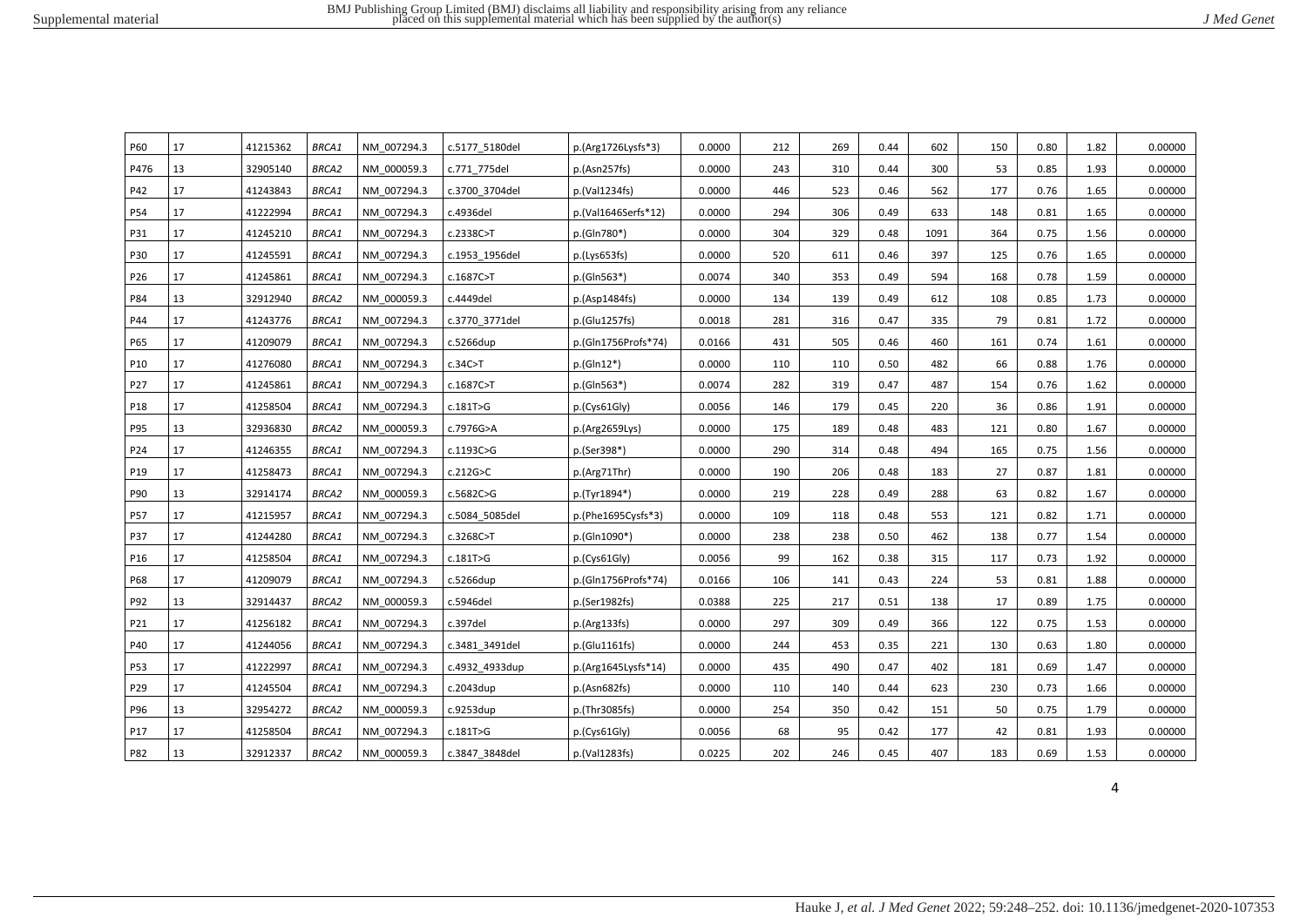| P79  | 13 | 32911322 | <b>BRCA2</b> | NM 000059.3 | c.2830A>T      | p.(Lys944*)               | 0.0000 | 273 | 296 | 0.48 | 113 | 23  | 0.83 | 1.73 | 0.00000 |
|------|----|----------|--------------|-------------|----------------|---------------------------|--------|-----|-----|------|-----|-----|------|------|---------|
| P59  | 17 | 41215391 | <b>BRCA1</b> | NM 007294.3 | c.5153-2del    | p.(?)                     | 0.0000 | 128 | 163 | 0.44 | 325 | 127 | 0.72 | 1.64 | 0.00000 |
| P94  | 13 | 32936731 | <b>BRCA2</b> | NM 000059.3 | c.7877G>A      | p.(Trp2626*)              | 0.0000 | 324 | 324 | 0.50 | 464 | 199 | 0.70 | 1.40 | 0.00000 |
| P73  | 17 | 41209079 | <b>BRCA1</b> | NM 007294.3 | c.5266dup      | p.(Gln1756Profs*74)       | 0.0166 | 400 | 451 | 0.47 | 414 | 213 | 0.66 | 1.40 | 0.00000 |
| P50  | 17 | 41223242 | <b>BRCA1</b> | NM 007294.3 | c.4689C>G      | p.(Tyr1563*)              | 0.0000 | 251 | 241 | 0.51 | 167 | 44  | 0.79 | 1.55 | 0.00000 |
| P67  | 17 | 41209079 | BRCA1        | NM 007294.3 | c.5266dup      | p.(Gln1756Profs*74)       | 0.0166 | 220 | 268 | 0.45 | 491 | 264 | 0.65 | 1.44 | 0.00000 |
| P91  | 13 | 32914437 | <b>BRCA2</b> | NM 000059.3 | c.5946del      | p.(Ser1982fs)             | 0.0388 | 464 | 503 | 0.48 | 539 | 303 | 0.64 | 1.33 | 0.00000 |
| P33  | 17 | 41245072 | <b>BRCA1</b> | NM 007294.3 | c.2475del      | p.(Asp825fs)              | 0.0000 | 148 | 143 | 0.51 | 474 | 166 | 0.74 | 1.45 | 0.00000 |
| P45  | 17 | 41243455 | <b>BRCA1</b> | NM_007294.3 | c.4093T>G      | p.(Leu1365Val)            | 0.0000 | 250 | 250 | 0.50 | 513 | 231 | 0.69 | 1.38 | 0.00000 |
| P14  | 17 | 41258504 | <b>BRCA1</b> | NM 007294.3 | c.181T>G       | p.(Cys61G <sub>l</sub> y) | 0.0056 | 190 | 263 | 0.42 | 117 | 45  | 0.72 | 1.71 | 0.00000 |
| P34  | 17 | 41245032 | BRCA1        | NM 007294.3 | c.2515del      | p.(His839fs)              | 0.0000 | 597 | 646 | 0.48 | 352 | 189 | 0.65 | 1.35 | 0.00000 |
| P70  | 17 | 41209079 | <b>BRCA1</b> | NM 007294.3 | c.5266dup      | p.(Gln1756Profs*74)       | 0.0166 | 249 | 281 | 0.47 | 440 | 226 | 0.66 | 1.40 | 0.00000 |
| P61  | 17 | 41215348 | BRCA1        | NM 007294.3 | c.5193+1del    | p.(?)                     | 0.0000 | 190 | 222 | 0.46 | 136 | 45  | 0.75 | 1.63 | 0.00000 |
| P72  | 17 | 41209079 | BRCA1        | NM 007294.3 | c.5266dup      | p.(Gln1756Profs*74)       | 0.0166 | 470 | 510 | 0.48 | 248 | 117 | 0.68 | 1.42 | 0.00000 |
| P41  | 17 | 41243843 | BRCA1        | NM 007294.3 | c.3700 3704del | p.(Val1234fs)             | 0.0000 | 295 | 375 | 0.44 | 301 | 176 | 0.63 | 1.43 | 0.00000 |
| P13  | 17 | 41258504 | BRCA1        | NM 007294.3 | c.181T>G       | p.(Cys61Gly)              | 0.0056 | 97  | 133 | 0.42 | 54  | 9   | 0.86 | 2.05 | 0.00000 |
| P89  | 13 | 32914174 | <b>BRCA2</b> | NM 000059.3 | c.5682C>G      | p.(Tyr1894*)              | 0.0000 | 239 | 270 | 0.47 | 725 | 426 | 0.63 | 1.34 | 0.00000 |
| P25  | 17 | 41245927 | BRCA1        | NM 007294.3 | c.1621C>T      | p.(Gln541*)               | 0.0000 | 120 | 130 | 0.48 | 356 | 152 | 0.70 | 1.46 | 0.00000 |
| P86  | 13 | 32913829 | <b>BRCA2</b> | NM 000059.3 | c.5338del      | p.(Glu1780fs)             | 0.0000 | 120 | 130 | 0.48 | 356 | 153 | 0.70 | 1.46 | 0.00000 |
| P77  | 13 | 32907418 | <b>BRCA2</b> | NM 000059.3 | c.1805del      | p.(Gly602fs)              | 0.0000 | 377 | 409 | 0.48 | 208 | 102 | 0.67 | 1.40 | 0.00000 |
| P78  | 13 | 32910889 | BRCA2        | NM 000059.3 | c.2399dup      | p.(Asn801fs)              | 0.0000 | 189 | 231 | 0.45 | 257 | 139 | 0.65 | 1.44 | 0.00000 |
| P22  | 17 | 41246432 | BRCA1        | NM 007294.3 | c.1116G>A      | p.(Trp372*)               | 0.0000 | 314 | 327 | 0.49 | 140 | 55  | 0.72 | 1.47 | 0.00000 |
| P87  | 13 | 32913987 | <b>BRCA2</b> | NM 000059.3 | c.5496dup      | p.(Asn1833fs)             | 0.0000 | 208 | 225 | 0.48 | 104 | 37  | 0.74 | 1.54 | 0.00000 |
| P46  | 17 | 41234567 | BRCA1        | NM 007294.3 | c.4210del      | p.(Leu1404fs)             | 0.0000 | 425 | 442 | 0.49 | 319 | 179 | 0.64 | 1.31 | 0.00000 |
| P97  | 13 | 32972315 | <b>BRCA2</b> | NM 000059.3 | c.9666del      | p.(Cys3222fs)             | 0.0018 | 302 | 302 | 0.50 | 154 | 66  | 0.70 | 1.40 | 0.00000 |
| P62  | 17 | 41209079 | <b>BRCA1</b> | NM 007294.3 | c.5266dup      | p.(Gln1756Profs*74)       | 0.0166 | 113 | 138 | 0.45 | 163 | 80  | 0.67 | 1.49 | 0.00000 |
| P56  | 17 | 41219625 | BRCA1        | NM 007294.3 | c.5074G>C      | p.(Asp1692His)            | 0.0018 | 213 | 174 | 0.55 | 123 | 37  | 0.77 | 1.40 | 0.00000 |
| P11  | 17 | 41276044 | BRCA1        | NM 007294.3 | c.68 69del     | p.(Glu23fs)               | 0.0406 | 148 | 148 | 0.50 | 137 | 53  | 0.72 | 1.44 | 0.00000 |
| P474 | 17 | 41245861 | BRCA1        | NM 007294.3 | c.1687C>T      | p.(Gln563*)               | 0.0074 | 382 | 397 | 0.49 | 383 | 235 | 0.62 | 1.27 | 0.00000 |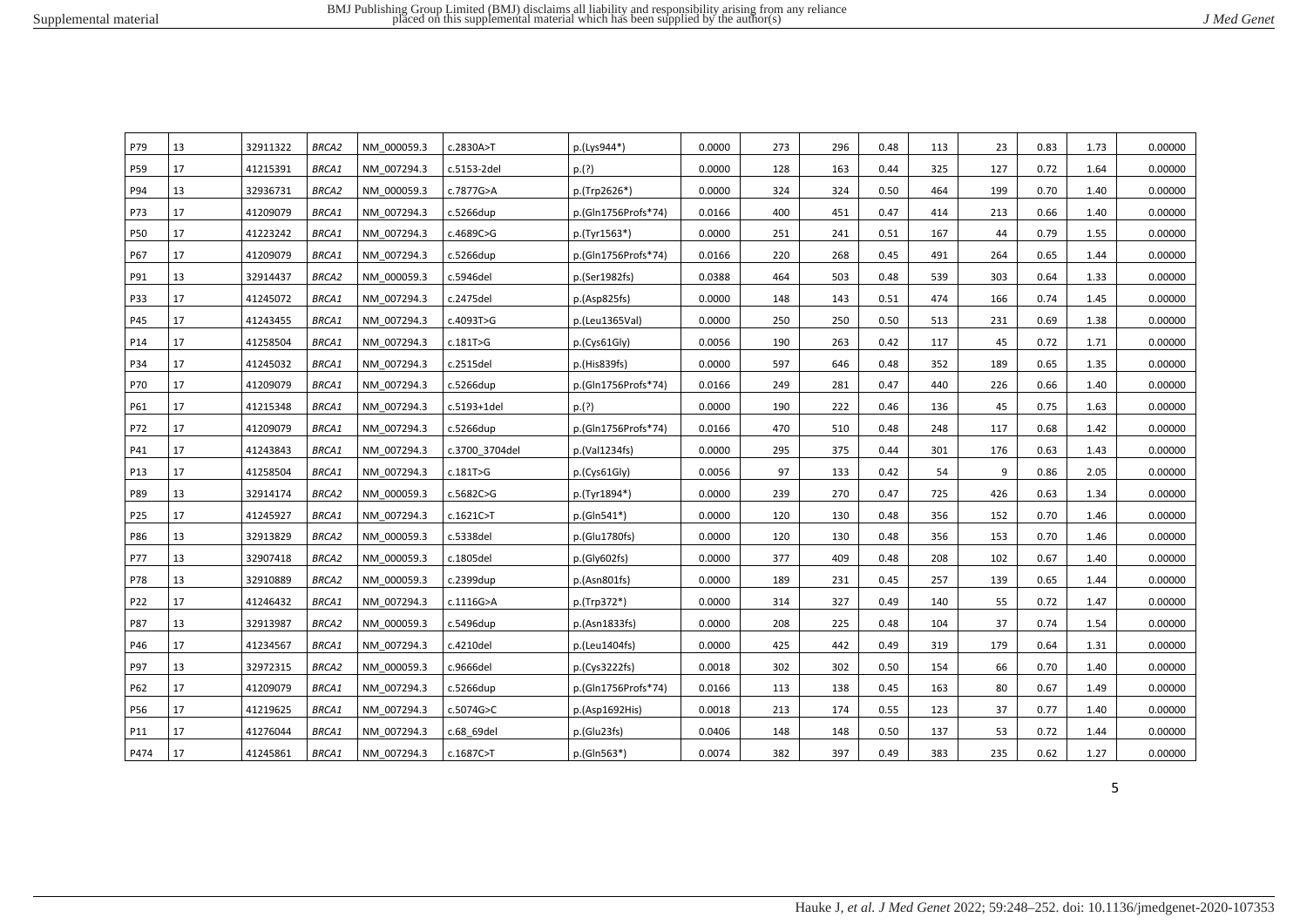| P <sub>15</sub> | 17 | 41258504 | <b>BRCA1</b> | NM 007294.3 | c.181T>G           | p.(Cys61Gly)        | 0.0000 | 102 | 111 | 0.48 | 440 | 226 | 0.66 | 1.38 | 0.00001 |
|-----------------|----|----------|--------------|-------------|--------------------|---------------------|--------|-----|-----|------|-----|-----|------|------|---------|
| <b>P38</b>      | 17 | 41244056 | <b>BRCA1</b> | NM 007294.3 | c.3481 3491del     | p.(Glu1161fs)       | 0.0000 | 85  | 146 | 0.37 | 653 | 579 | 0.53 | 1.43 | 0.00002 |
| P85             | 13 | 32913457 | <b>BRCA2</b> | NM 000059.3 | c.4965C>G          | p.(Tyr1655*)        | 0.0000 | 275 | 253 | 0.52 | 419 | 226 | 0.65 | 1.25 | 0.00003 |
| P12             | 17 | 41276047 | <b>BRCA1</b> | NM 007294.3 | c.66dup            | p.(Glu23fs)         | 0.0000 | 87  | 84  | 0.51 | 153 | 57  | 0.73 | 1.43 | 0.00004 |
| P49             | 17 | 41223242 | <b>BRCA1</b> | NM 007294.3 | c.4689C>G          | p.(Tyr1563*)        | 0.0000 | 264 | 335 | 0.44 | 310 | 234 | 0.57 | 1.30 | 0.00005 |
| P76             | 13 | 32907111 | <b>BRCA2</b> | NM 000059.3 | c.1499del          | p.(Gly500fs)        | 0.0000 | 175 | 197 | 0.47 | 114 | 56  | 0.67 | 1.43 | 0.00005 |
| P69             | 17 | 41209079 | BRCA1        | NM 007294.3 | c.5266dup          | p.(Gln1756Profs*74) | 0.0166 | 105 | 145 | 0.42 | 160 | 102 | 0.61 | 1.45 | 0.00006 |
| P52             | 17 | 41222997 | <b>BRCA1</b> | NM 007294.3 | c.4932 4933dup     | p.(Arg1645Lysfs*14) | 0.0000 | 120 | 130 | 0.48 | 437 | 257 | 0.63 | 1.31 | 0.00014 |
| P75             | 17 | 41197784 | BRCA1        | NM 007294.3 | c.5503C>T          | p.(Arg1835*)        | 0.0000 | 406 | 345 | 0.54 | 315 | 170 | 0.65 | 1.20 | 0.00045 |
| P28             | 17 | 41245670 | <b>BRCA1</b> | NM 007294.3 | c.1874 1877dup     | p.(Val627fs)        | 0.0000 | 113 | 138 | 0.45 | 271 | 188 | 0.59 | 1.31 | 0.00082 |
| P20             | 17 | 41256985 | <b>BRCA1</b> | NM 007294.3 | c.213-12A>G        | p.(?)               | 0.0000 | 112 | 137 | 0.45 | 57  | 27  | 0.68 | 1.51 | 0.00106 |
| P66             | 17 | 41209079 | <b>BRCA1</b> | NM 007294.3 | c.5266dup          | p.(Gln1756Profs*74) | 0.0166 | 517 | 584 | 0.47 | 423 | 360 | 0.54 | 1.15 | 0.00743 |
| P93             | 13 | 32920978 | <b>BRCA2</b> | NM 000059.3 | c.6952C>T          | p.(Arg2318*)        | 0.0000 | 163 | 225 | 0.42 | 386 | 370 | 0.51 | 1.21 | 0.01077 |
| P74             | 17 | 41199683 | <b>BRCA1</b> | NM 007294.3 | c.5444G>A          | p.(Trp1815*)        | 0.0000 | 236 | 245 | 0.49 | 396 | 298 | 0.57 | 1.16 | 0.01927 |
| P36             | 17 | 41244439 | <b>BRCA1</b> | NM 007294.3 | c.3108dup          | p.(Lys1037fs)       | 0.0000 | 117 | 131 | 0.47 | 402 | 304 | 0.57 | 1.21 | 0.02414 |
| P47             | 17 | 41234556 | <b>BRCA1</b> | NM 007294.3 | c.4222C>T          | p.(Gln1408*)        | 0.0000 | 231 | 261 | 0.47 | 461 | 393 | 0.54 | 1.15 | 0.03756 |
| P64             | 17 | 41209079 | <b>BRCA1</b> | NM 007294.3 | c.5266dup          | p.(Gln1756Profs*74) | 0.0166 | 222 | 282 | 0.44 | 319 | 306 | 0.51 | 1.16 | 0.04923 |
| P35             | 17 | 41244526 | <b>BRCA1</b> | NM 007294.3 | c.3018 3021del     | p.(His1006fs)       | 0.0000 | 290 | 355 | 0.45 | 243 | 233 | 0.51 | 1.13 | 0.11470 |
| P81             | 13 | 32912337 | BRCA2        | NM 000059.3 | c.3847 3848del     | p.(Val1283fs)       | 0.0225 | 294 | 294 | 0.50 | 198 | 155 | 0.56 | 1.12 | 0.19348 |
| <b>P58</b>      | 17 | 41215947 | <b>BRCA1</b> | NM 007294.3 | c.5096G>A          | p.(Arg1699Gln)      | 0.0056 | 258 | 229 | 0.53 | 125 | 84  | 0.60 | 1.13 | 0.27217 |
| P478            | 13 | 32914209 | BRCA2        | NM 000059.3 | c.5722 5723del     | p.(Leu1908fs)       | 0.0000 | 390 | 422 | 0.48 | 245 | 311 | 0.44 | 0.92 | 0.35063 |
| P477            | 13 | 32911371 | <b>BRCA2</b> | NM 000059.3 | c.2880del          | p.(Lys960fs)        | 0.0000 | 185 | 209 | 0.47 | 58  | 87  | 0.40 | 0.85 | 0.39229 |
| P71             | 17 | 41209079 | BRCA1        | NM 007294.3 | c.5266dup          | p.(Gln1756Profs*74) | 0.0166 | 277 | 338 | 0.45 | 245 | 256 | 0.49 | 1.09 | 0.45857 |
| P23             | 17 | 41246420 | BRCA1        | NM 007294.3 | c.1127del          | p.(Asn376fs)        | 0.0000 | 548 | 643 | 0.46 | 131 | 131 | 0.50 | 1.09 | 0.54472 |
| P55             | 17 | 41222948 | <b>BRCA1</b> | NM 007294.3 | c.4964 4982del     | p.(Ser1655Tyrfs*16) | 0.0018 | 132 | 268 | 0.33 | 169 | 393 | 0.30 | 0.91 | 0.76483 |
| P475            | 17 | 41243788 | BRCA1        | NM 007294.3 | c.3756 3759del     | p.(Ser1253fs)       | 0.0000 | 447 | 504 | 0.47 | 411 | 427 | 0.49 | 1.04 | 0.83360 |
| P37             | 13 | 32914758 | <b>BRCA2</b> | NM 000059.3 | c.6267 6269delinsC | p.(Glu2089Aspfs*2)  | 0.0000 | 131 | 213 | 0.38 | 238 | 342 | 0.41 | 1.08 | 0.85183 |
| P88             | 13 | 32914137 | <b>BRCA2</b> | NM 000059.3 | c.5645C>A          | p.(Ser1882*)        | 0.0037 | 116 | 126 | 0.48 | 458 | 440 | 0.51 | 1.06 | 0.88660 |
| <b>P80</b>      | 13 | 32911755 | BRCA2        | NM 000059.3 | c.3264dup          | p.(Gln1089fs)       | 0.0000 | 241 | 231 | 0.51 | 196 | 205 | 0.49 | 0.96 | 1.10306 |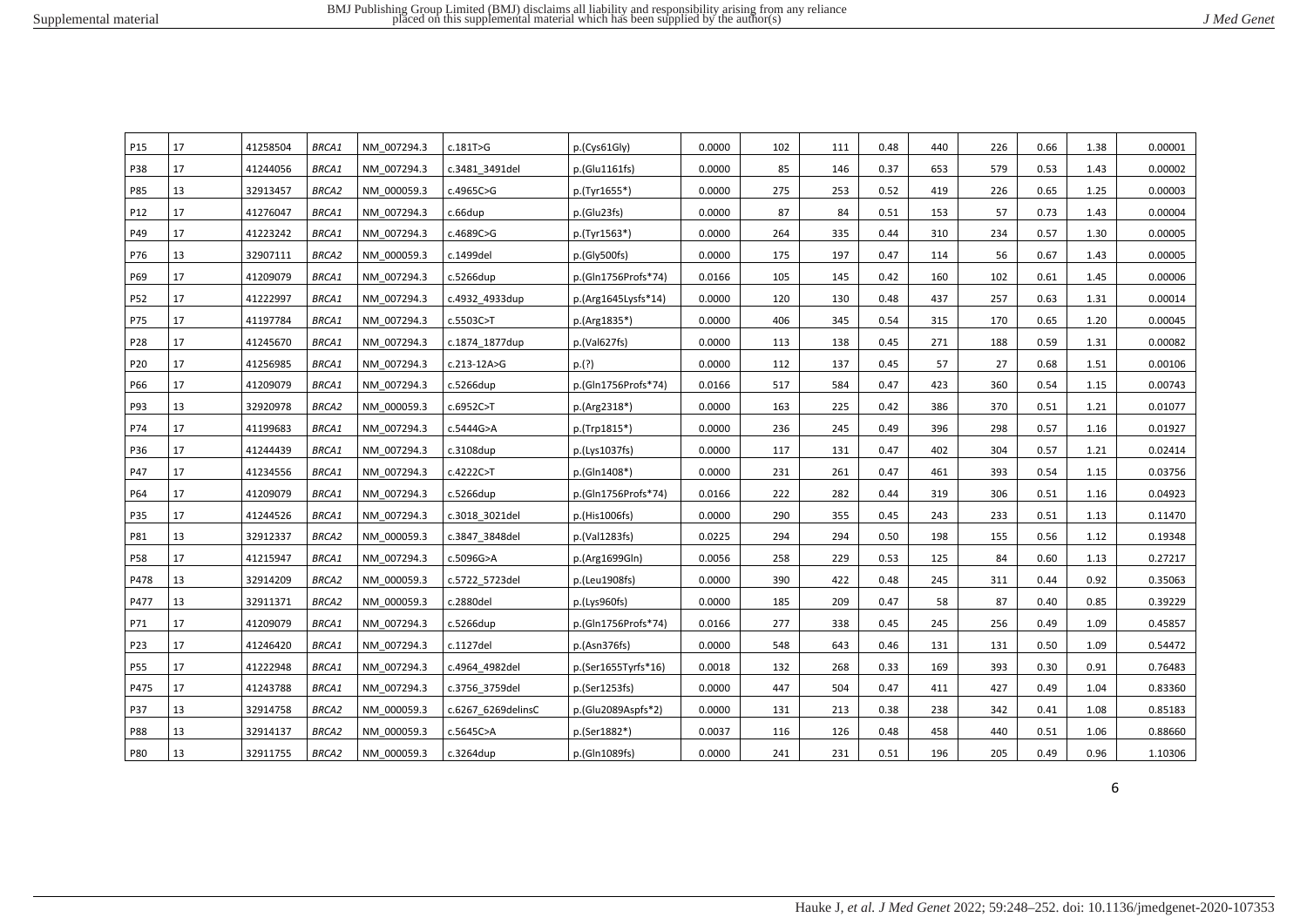| J Med Genet |  |
|-------------|--|
|-------------|--|

| P43                     | 17 | 41243788 | <b>BRCA1</b> | NM 007294.3 | c.3756 3759del        | p.(Ser1253fs)                     | 0.0000 | 108 | 143 | 0.43 | 302 | 369 | 0.45 | 1.05 | 1.29954 |
|-------------------------|----|----------|--------------|-------------|-----------------------|-----------------------------------|--------|-----|-----|------|-----|-----|------|------|---------|
| P39                     | 17 | 41244056 | <b>BRCA1</b> | NM 007294.3 | c.3481 3491del        | p.(Glu1161fs)                     | 0.0000 | 196 | 307 | 0.39 | 350 | 571 | 0.38 | 0.97 | 1.41640 |
| <b>P83</b>              | 13 | 32912940 | <b>BRCA2</b> | NM 000059.3 | c.4449del             | p.(Asp1484fs)                     | 0.0000 | 388 | 438 | 0.47 | 118 | 134 | 0.47 | 1.00 | 1.84878 |
| <b>Class 3 variants</b> |    |          |              |             |                       |                                   |        |     |     |      |     |     |      |      |         |
| P241                    | 17 | 41245975 | <b>BRCA1</b> | NM 007294.3 | c.1573G>A             | p.(Val525Ile)                     | 0.0000 | 420 | 456 | 0.48 | 51  | 463 | 0.10 | 0.21 | 0.00000 |
| P338                    | 17 | 41244094 | BRCA1        | NM 007294.3 | c.3454G>A             | p.(Asp1152Asn)                    | 0.0000 | 378 | 444 | 0.46 | 74  | 452 | 0.14 | 0.30 | 0.00000 |
| P322                    | 13 | 32911181 | BRCA2        | NM 000059.3 | c.2689G>A             | p.(Glu897Lys)                     | 0.0000 | 124 | 124 | 0.50 | 475 | 47  | 0.91 | 1.82 | 0.00000 |
| P404                    | 13 | 32914392 | <b>BRCA2</b> | NM 000059.3 | c.5900A>G             | p.(Lys1967Arg)                    | 0.0000 | 232 | 284 | 0.45 | 528 | 149 | 0.78 | 1.73 | 0.00000 |
| P271                    | 17 | 41209133 | BRCA1        | NM 007294.3 | c.5213G>A             | p.(Gly1738Glu)                    | 0.0000 | 218 | 255 | 0.46 | 297 | 56  | 0.84 | 1.83 | 0.00000 |
| P338                    | 13 | 32936722 | <b>BRCA2</b> | NM 000059.3 | c.7868A>G             | p.(His2623Arg)                    | 0.0000 | 343 | 316 | 0.52 | 340 | 70  | 0.83 | 1.60 | 0.00000 |
| P188                    | 17 | 41215379 | BRCA1        | NM 007294.3 | c.5161 5163del        | p.(Gln1721del)                    | 0.0000 | 101 | 134 | 0.43 | 298 | 66  | 0.82 | 1.91 | 0.00000 |
| P127                    | 13 | 32907520 | <b>BRCA2</b> | NM 000059.3 | c.1905T>G             | p.(Asp635Glu)                     | 0.0000 | 130 | 165 | 0.44 | 231 | 77  | 0.75 | 1.70 | 0.00000 |
| P98                     | 17 | 41244094 | <b>BRCA1</b> | NM 007294.3 | c.3454G>A             | p.(Asp1152Asn)                    | 0.0000 | 471 | 600 | 0.44 | 16  | 95  | 0.14 | 0.32 | 0.00000 |
| P156                    | 13 | 32900240 | BRCA2        | NM 000059.3 | c.433 435del          | p.(Val145del)                     | 0.0018 | 162 | 182 | 0.47 | 351 | 165 | 0.68 | 1.45 | 0.00000 |
| P227                    | 13 | 32953474 | <b>BRCA2</b> | NM 000059.3 | c.8775G>C             | p.(Gln2925His)                    | 0.0000 | 228 | 238 | 0.49 | 324 | 153 | 0.68 | 1.39 | 0.00000 |
| P245                    | 17 | 41215387 | <b>BRCA1</b> | NM 007294.3 | c.5156T>G             | p.(Val1719Gly)                    | 0.0000 | 120 | 130 | 0.48 | 281 | 145 | 0.66 | 1.38 | 0.00002 |
| P146                    | 17 | 41244466 | BRCA1        | NM 007294.3 | c.3082C>T             | p.(Arg1028Cys)                    | 0.0037 | 117 | 132 | 0.47 | 739 | 473 | 0.61 | 1.30 | 0.00016 |
| P237                    | 13 | 32930614 | <b>BRCA2</b> | NM 000059.3 | c.7491 7493del        | p.(Lys2498del)                    | 0.0000 | 179 | 258 | 0.41 | 123 | 302 | 0.29 | 0.71 | 0.00076 |
| P171                    | 13 | 32918701 | <b>BRCA2</b> | NM 000059.3 | c.6848C>T             | p.(Pro2283Leu)                    | 0.0000 | 191 | 263 | 0.42 | 200 | 184 | 0.52 | 1.24 | 0.01158 |
| P241                    | 13 | 32972525 | <b>BRCA2</b> | NM 000059.3 | c.9875C>T             | p.(Pro3292Leu)                    | 0.0018 | 521 | 521 | 0.50 | 250 | 181 | 0.58 | 1.16 | 0.01551 |
| P173                    | 13 | 32912357 | <b>BRCA2</b> | NM 000059.3 | c.3865A>G             | p.(Lys1289Glu)                    | 0.0000 | 300 | 366 | 0.45 | 479 | 479 | 0.50 | 1.11 | 0.13594 |
| P120                    | 13 | 32911794 | <b>BRCA2</b> | NM 000059.3 | c.3302A>G             | p.(His1101Arg)                    | 0.0000 | 136 | 112 | 0.55 | 135 | 82  | 0.62 | 1.13 | 0.26637 |
| P487                    | 17 | 41245699 | <b>BRCA1</b> | NM 007294.3 | c.1846 1848del        | p.(Ser616del)                     | 0.0018 | 104 | 143 | 0.42 | 269 | 440 | 0.38 | 0.90 | 0.56528 |
| P415                    | 13 | 32953965 | <b>BRCA2</b> | NM 000059.3 | c.9032T>C             | p.(Leu3011Pro)                    | 0.0000 | 198 | 190 | 0.51 | 88  | 70  | 0.56 | 1.10 | 0.73957 |
| P52                     | 13 | 32915105 | <b>BRCA2</b> | NM 000059.3 | c.6613G>A             | p.(Val2205Met)                    | 0.0056 | 118 | 122 | 0.49 | 263 | 252 | 0.51 | 1.04 | 1.27614 |
| P386                    | 17 | 41228555 | <b>BRCA1</b> | NM 007294.3 | c.4434G>T             | p.(Glu1478Asp)                    | 0.0000 | 282 | 306 | 0.48 | 323 | 336 | 0.49 | 1.02 | 1.41127 |
| P453                    | 17 | 41226518 | <b>BRCA1</b> | NM 007294.3 | c.4505C>A             | p.(Pro1502Gln)                    | 0.0000 | 480 | 480 | 0.50 | 198 | 206 | 0.49 | 0.98 | 1.45329 |
| P167                    | 13 | 32906831 | <b>BRCA2</b> | NM 000059.3 | c.1216 1219delinsACCG | p.(Ala406 Gln407del<br>insThrGlu) | 0.0018 | 322 | 349 | 0.48 | 340 | 369 | 0.48 | 1.00 | 1.82212 |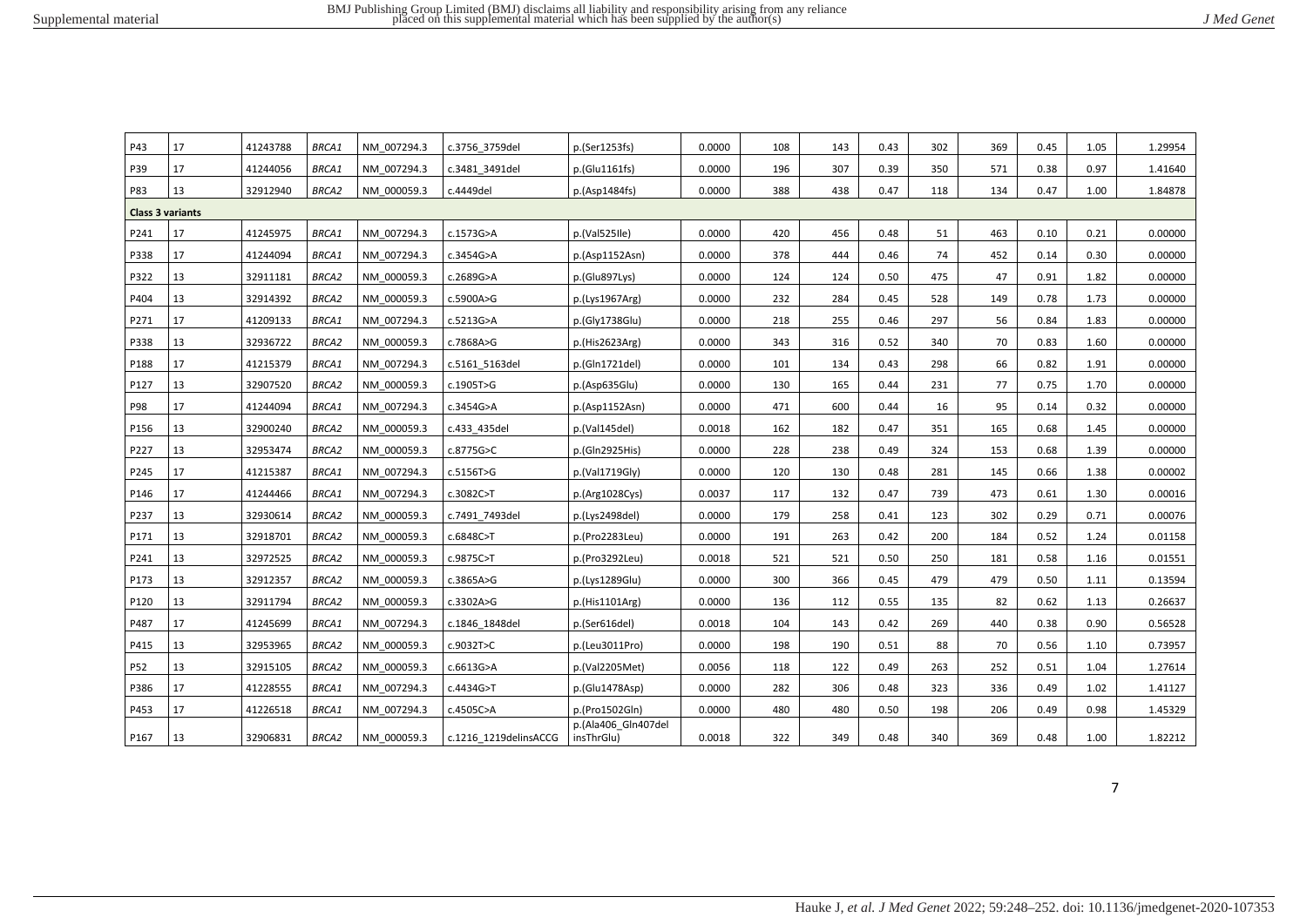|                | Class 1/2 variants |          |              |             |           |                |        |     |     |      |     |      |      |      |         |
|----------------|--------------------|----------|--------------|-------------|-----------|----------------|--------|-----|-----|------|-----|------|------|------|---------|
| P274           | 17                 | 41245027 | BRCA1        | NM 007294.3 | c.2521C>T | p.(Arg841Trp)  | 0.2099 | 506 | 506 | 0.50 | 201 | 1237 | 0.14 | 0.28 | 0.00000 |
| P218           | 17                 | 41226488 | BRCA1        | NM 007294.3 | c.4535G>T | p.(Ser1512Ile) | 0.3129 | 492 | 555 | 0.47 | 12  | 404  | 0.03 | 0.06 | 0.00000 |
| P342           | 17                 | 41243509 | BRCA1        | NM 007294.3 | c.4039A>G | p.(Arg1347Gly) | 0.6424 | 222 | 231 | 0.49 | 649 | 49   | 0.93 | 1.90 | 0.00000 |
| P211           | 13                 | 32913062 | <b>BRCA2</b> | NM 000059.3 | c.4570T>G | p.(Phe1524Val) | 0.0018 | 443 | 500 | 0.47 | 59  | 586  | 0.09 | 0.19 | 0.00000 |
| P221           | 17                 | 41246092 | BRCA1        | NM 007294.3 | c.1456T>C | p.(Phe486Leu)  | 0.0294 | 289 | 368 | 0.44 | 388 | 48   | 0.89 | 2.02 | 0.00000 |
| P221           | 17                 | 41245900 | BRCA1        | NM 007294.3 | c.1648A>C | p.(Asn550His)  | 0.0295 | 358 | 358 | 0.50 | 532 | 66   | 0.89 | 1.78 | 0.00000 |
| P121           | 13                 | 32937521 | BRCA2        | NM 000059.3 | c.8182G>A | p.(Val2728Ile) | 0.3257 | 588 | 522 | 0.53 | 186 | 742  | 0.20 | 0.38 | 0.00000 |
| P211           | 13                 | 32914592 | BRCA2        | NM 000059.3 | c.6100C>T | p.(Arg2034Cys) | 0.4810 | 419 | 419 | 0.50 | 482 | 79   | 0.86 | 1.72 | 0.00000 |
| P243           | 13                 | 32914592 | BRCA2        | NM 000059.3 | c.6100C>T | p.(Arg2034Cys) | 0.4810 | 304 | 329 | 0.48 | 652 | 134  | 0.83 | 1.73 | 0.00000 |
| P384           | 13                 | 32937488 | <b>BRCA2</b> | NM 000059.3 | c.8149G>T | p.(Ala2717Ser) | 0.1675 | 337 | 337 | 0.50 | 719 | 147  | 0.83 | 1.66 | 0.00000 |
| P243           | 17                 | 41246812 | BRCA1        | NM 007294.3 | c.736T>G  | p.(Leu246Val)  | 0.0394 | 326 | 313 | 0.51 | 124 | 606  | 0.17 | 0.33 | 0.00000 |
| P283           | 13                 | 32930673 | BRCA2        | NM 000059.3 | c.7544C>T | p.(Thr2515Ile) | 0.1012 | 466 | 504 | 0.48 | 60  | 401  | 0.13 | 0.27 | 0.00000 |
| P221           | 17                 | 41251803 | BRCA1        | NM 007294.3 | c.536A>G  | p.(Tyr179Cys)  | 0.0294 | 265 | 265 | 0.50 | 431 | 64   | 0.87 | 1.74 | 0.00000 |
| P400           | 17                 | 41226488 | BRCA1        | NM 007294.3 | c.4535G>T | p.(Ser1512Ile) | 0.3129 | 424 | 441 | 0.49 | 739 | 234  | 0.76 | 1.55 | 0.00000 |
| P196           | 17                 | 41243512 | <b>BRCA1</b> | NM 007294.3 | c.4036G>A | p.(Glu1346Lys) | 0.0074 | 225 | 234 | 0.49 | 105 | 551  | 0.16 | 0.33 | 0.00000 |
| P412           | 17                 | 41246812 | <b>BRCA1</b> | NM 007294.3 | c.736T>G  | p.(Leu246Val)  | 0.0394 | 340 | 340 | 0.50 | 318 | 61   | 0.84 | 1.68 | 0.00000 |
| P187           | 13                 | 32906593 | BRCA2        | NM 000059.3 | c.978C>A  | p.(Ser326Arg)  | 0.1039 | 271 | 282 | 0.49 | 502 | 125  | 0.80 | 1.63 | 0.00000 |
| P215           | 17                 | 41244246 | <b>BRCA1</b> | NM 007294.3 | c.3302G>A | p.(Ser1101Asn) | 0.0184 | 396 | 396 | 0.50 | 29  | 211  | 0.12 | 0.24 | 0.00000 |
| P109           | 13                 | 32893207 | BRCA2        | NM 000059.3 | c.68-7T>A | p.(?)          | 0.2918 | 130 | 102 | 0.56 | 17  | 188  | 0.08 | 0.15 | 0.00000 |
| P1             | 13                 | 32914815 | BRCA2        | NM 000059.3 | c.6323G>A | p.(Arg2108His) | 0.0818 | 230 | 230 | 0.50 | 189 | 709  | 0.21 | 0.42 | 0.00000 |
| P367           | 13                 | 32953550 | BRCA2        | NM 000059.3 | c.8851G>A | p.(Ala2951Thr) | 0.4400 | 113 | 138 | 0.45 | 210 | 26   | 0.89 | 1.98 | 0.00000 |
| P121           | 13                 | 32907000 | BRCA2        | NM 000059.3 | c.1385A>G | p.(Glu462Gly)  | 0.0407 | 366 | 429 | 0.46 | 464 | 172  | 0.73 | 1.59 | 0.00000 |
| P405           | 13                 | 32937521 | <b>BRCA2</b> | NM 000059.3 | c.8182G>A | p.(Val2728Ile) | 0.3257 | 236 | 245 | 0.49 | 501 | 141  | 0.78 | 1.59 | 0.00000 |
| P <sub>3</sub> | 13                 | 32914592 | <b>BRCA2</b> | NM 000059.3 | c.6100C>T | p.(Arg2034Cys) | 0.4810 | 287 | 336 | 0.46 | 420 | 147  | 0.74 | 1.61 | 0.00000 |
| P354           | 13                 | 32953604 | BRCA2        | NM 000059.3 | c.8905G>A | p.(Val2969Met) | 0.0663 | 125 | 125 | 0.50 | 319 | 52   | 0.86 | 1.72 | 0.00000 |
| P168           | 13                 | 32914592 | <b>BRCA2</b> | NM 000059.3 | c.6100C>T | p.(Arg2034Cys) | 0.4810 | 258 | 268 | 0.49 | 327 | 87   | 0.79 | 1.61 | 0.00000 |
| P206           | 13                 | 32972626 | BRCA2        | NM 000059.3 | c.9976A>T | p.(Lys3326*)   | 0.8407 | 432 | 416 | 0.51 | 138 | 394  | 0.26 | 0.51 | 0.00000 |
| P329           | 13                 | 32913062 | <b>BRCA2</b> | NM 000059.3 | c.4570T>G | p.(Phe1524Val) | 0.0018 | 239 | 259 | 0.48 | 64  | 272  | 0.19 | 0.40 | 0.00000 |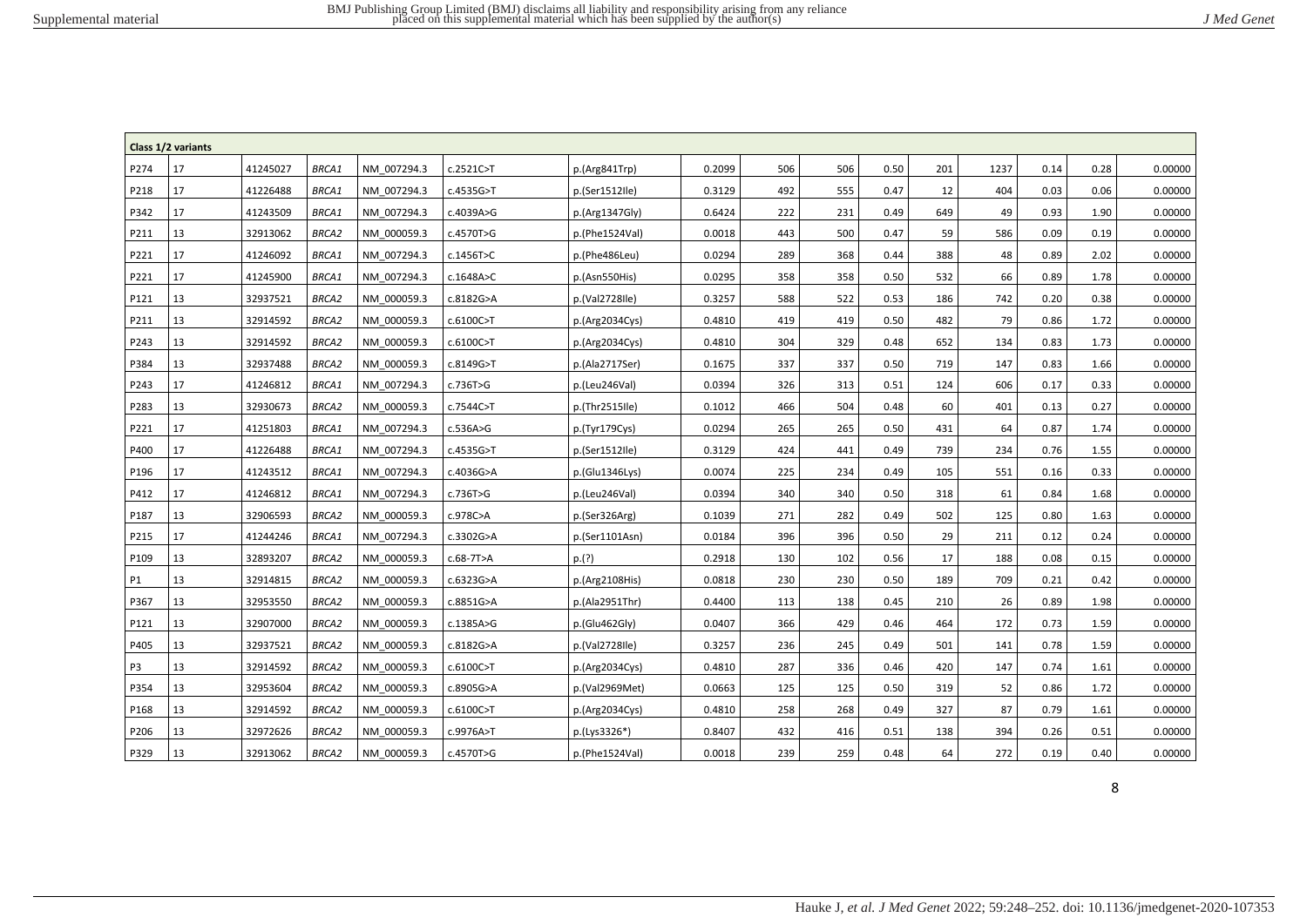| P239       | 13 | 32914277 | <b>BRCA2</b> | NM 000059.3 | c.5785A>G | p.(Ile1929Val) | 0.0313 | 420 | 438 | 0.49 | 245 | 599 | 0.29 | 0.59 | 0.00000 |
|------------|----|----------|--------------|-------------|-----------|----------------|--------|-----|-----|------|-----|-----|------|------|---------|
| P362       | 13 | 32914839 | <b>BRCA2</b> | NM 000059.3 | c.6347A>G | p.(His2116Arg) | 0.0261 | 105 | 110 | 0.49 | 103 | 11  | 0.90 | 1.84 | 0.00000 |
| P333       | 13 | 32945172 | <b>BRCA2</b> | NM 000059.3 | c.8567A>C | p.(Glu2856Ala) | 0.1326 | 219 | 258 | 0.46 | 66  | 266 | 0.20 | 0.43 | 0.00000 |
| P367       | 17 | 41249263 | <b>BRCA1</b> | NM 007294.3 | c.591C>T  | p.(Cvs197Cvs)  | 0.1789 | 83  | 94  | 0.47 | 97  | 11  | 0.90 | 1.91 | 0.00000 |
| P364       | 13 | 32953550 | <b>BRCA2</b> | NM 000059.3 | c.8851G>A | p.(Ala2951Thr) | 0.4400 | 207 | 298 | 0.41 | 114 | 458 | 0.20 | 0.49 | 0.00000 |
| P68        | 13 | 32953549 | <b>BRCA2</b> | NM 000059.3 | c.8850G>T | p.(Lys2950Asn) | 0.0718 | 110 | 140 | 0.44 | 24  | 172 | 0.12 | 0.27 | 0.00000 |
| <b>P4</b>  | 13 | 32914592 | <b>BRCA2</b> | NM 000059.3 | c.6100C>T | p.(Arg2034Cys) | 0.4810 | 121 | 125 | 0.49 | 261 | 82  | 0.76 | 1.55 | 0.00000 |
| P330       | 17 | 41226488 | <b>BRCA1</b> | NM 007294.3 | c.4535G>T | p.(Ser1512Ile) | 0.3129 | 455 | 514 | 0.47 | 366 | 206 | 0.64 | 1.36 | 0.00000 |
| P393       | 13 | 32953549 | <b>BRCA2</b> | NM 000059.3 | c.8850G>T | p.(Lys2950Asn) | 0.0718 | 212 | 259 | 0.45 | 147 | 420 | 0.26 | 0.58 | 0.00000 |
| P253       | 13 | 32906593 | <b>BRCA2</b> | NM 000059.3 | c.978C>A  | p.(Ser326Arg)  | 0.1039 | 234 | 225 | 0.51 | 304 | 118 | 0.72 | 1.41 | 0.00000 |
| P128       | 17 | 41243509 | <b>BRCA1</b> | NM 007294.3 | c.4039A>G | p.(Arg1347Gly) | 0.6424 | 411 | 446 | 0.48 | 138 | 323 | 0.30 | 0.63 | 0.00000 |
| P52        | 17 | 41243509 | BRCA1        | NM 007294.3 | c.4039A>G | p.(Arg1347Gly) | 0.6424 | 103 | 142 | 0.42 | 387 | 200 | 0.66 | 1.57 | 0.00000 |
| <b>P53</b> | 17 | 41243509 | BRCA1        | NM 007294.3 | c.4039A>G | p.(Arg1347Gly) | 0.6424 | 350 | 311 | 0.53 | 266 | 99  | 0.73 | 1.38 | 0.00000 |
| P22        | 13 | 32937521 | <b>BRCA2</b> | NM 000059.3 | c.8182G>A | p.(Val2728Ile) | 0.3257 | 269 | 303 | 0.47 | 120 | 45  | 0.73 | 1.55 | 0.00000 |
| P20        | 17 | 41243509 | BRCA1        | NM 007294.3 | c.4039A>G | p.(Arg1347Gly) | 0.6424 | 120 | 130 | 0.48 | 102 | 32  | 0.76 | 1.58 | 0.00000 |
| P107       | 13 | 32937488 | <b>BRCA2</b> | NM 000059.3 | c.8149G>T | p.(Ala2717Ser) | 0.1675 | 335 | 322 | 0.51 | 263 | 129 | 0.67 | 1.31 | 0.00000 |
| P315       | 13 | 32972626 | <b>BRCA2</b> | NM 000059.3 | c.9976A>T | p.(Lys3326*)   | 0.8407 | 216 | 224 | 0.49 | 49  | 131 | 0.27 | 0.55 | 0.00000 |
| P91        | 13 | 32906593 | <b>BRCA2</b> | NM 000059.3 | c.978C>A  | p.(Ser326Arg)  | 0.1039 | 224 | 263 | 0.46 | 172 | 383 | 0.31 | 0.67 | 0.00000 |
| P154       | 13 | 32930673 | <b>BRCA2</b> | NM 000059.3 | c.7544C>T | p.(Thr2515Ile) | 0.1012 | 352 | 447 | 0.44 | 139 | 85  | 0.62 | 1.41 | 0.00001 |
| P481       | 13 | 32972626 | <b>BRCA2</b> | NM 000059.3 | c.9976A>T | p.(Lys3326*)   | 0.8407 | 310 | 310 | 0.50 | 126 | 65  | 0.66 | 1.32 | 0.00037 |
| P472       | 13 | 32937521 | <b>BRCA2</b> | NM 000059.3 | c.8182G>A | p.(Val2728Ile) | 0.3257 | 211 | 219 | 0.49 | 433 | 676 | 0.39 | 0.80 | 0.00122 |
| P54        | 13 | 32907129 | <b>BRCA2</b> | NM 000059.3 | c.1514T>C | p.(Ile505Thr)  | 0.1079 | 198 | 190 | 0.51 | 354 | 217 | 0.62 | 1.22 | 0.00240 |
| P352       | 13 | 32945172 | <b>BRCA2</b> | NM 000059.3 | c.8567A>C | p.(Glu2856Ala) | 0.1326 | 125 | 125 | 0.50 | 134 | 72  | 0.65 | 1.30 | 0.00350 |
| P475       | 13 | 32912750 | <b>BRCA2</b> | NM 000059.3 | c.4258G>T | p.(Asp1420Tyr) | 0.8179 | 402 | 387 | 0.51 | 353 | 468 | 0.43 | 0.84 | 0.00382 |
| P445       | 13 | 32953550 | <b>BRCA2</b> | NM 000059.3 | c.8851G>A | p.(Ala2951Thr) | 0.4400 | 106 | 125 | 0.46 | 402 | 291 | 0.58 | 1.26 | 0.00463 |
| P398       | 17 | 41243509 | BRCA1        | NM 007294.3 | c.4039A>G | p.(Arg1347Gly) | 0.6424 | 215 | 252 | 0.46 | 174 | 136 | 0.56 | 1.22 | 0.01750 |
| P317       | 17 | 41249263 | BRCA1        | NM 007294.3 | c.591C>T  | p.(Cys197Cys)  | 0.1789 | 108 | 108 | 0.50 | 49  | 23  | 0.68 | 1.36 | 0.02391 |
| P300       | 13 | 32929007 | <b>BRCA2</b> | NM 000059.3 | c.7017G>C | p.(Lys2339Asn) | 0.0018 | 120 | 111 | 0.52 | 88  | 133 | 0.40 | 0.77 | 0.02762 |
| P449       | 13 | 32953550 | BRCA2        | NM 000059.3 | c.8851G>A | p.(Ala2951Thr) | 0.4400 | 231 | 283 | 0.45 | 141 | 130 | 0.52 | 1.16 | 0.14920 |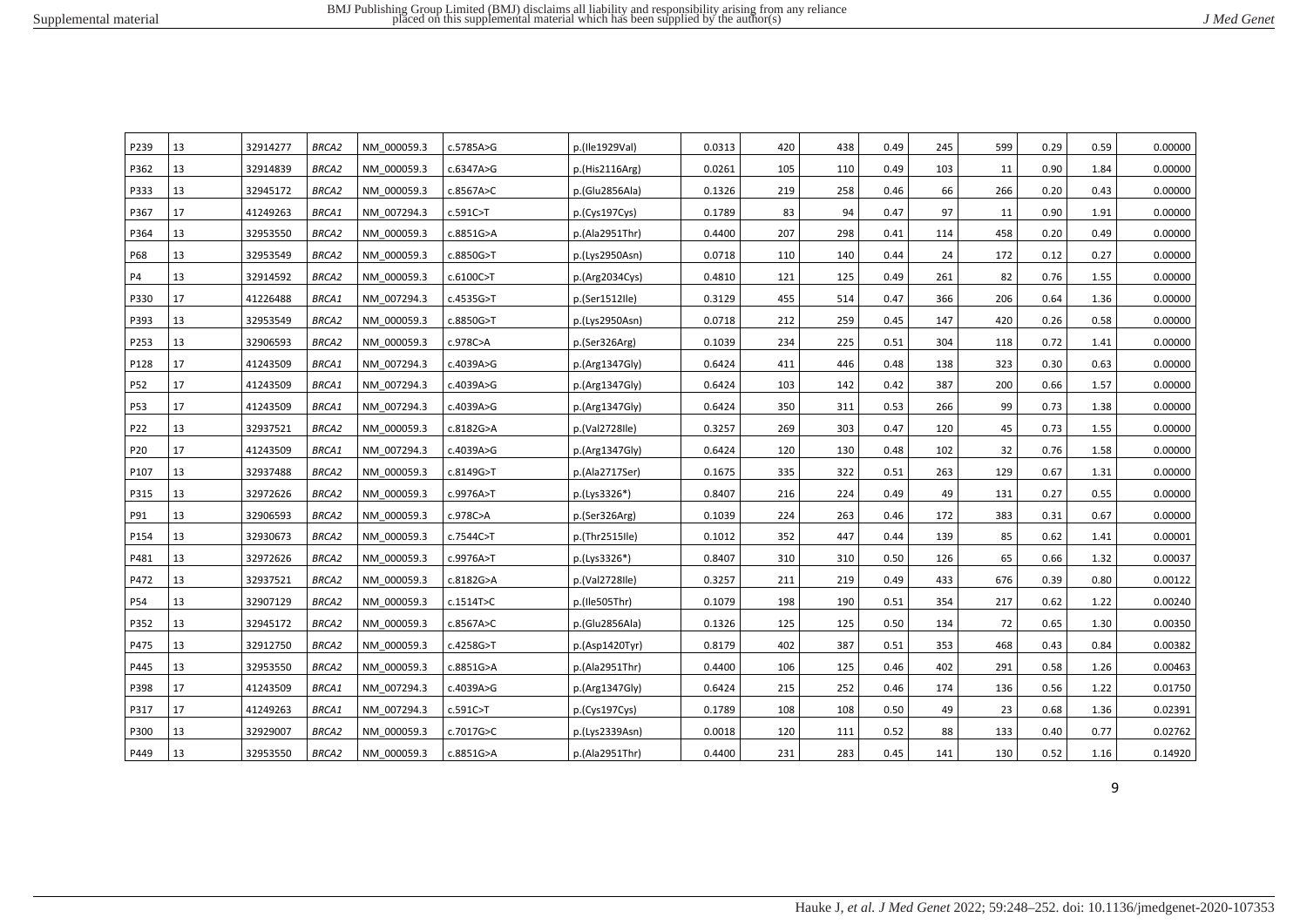| J Med Genet |  |  |  |
|-------------|--|--|--|
|-------------|--|--|--|

| P477 | 13 | 32945172 | <b>BRCA2</b> | NM 000059.3 | c.8567A>C    | p.(Glu2856Ala) | 0.1326 | 189 | 196 | 0.49 | 78  | 113 | 0.41 | 0.84 | 0.15434 |
|------|----|----------|--------------|-------------|--------------|----------------|--------|-----|-----|------|-----|-----|------|------|---------|
| P69  | 13 | 32930673 | <b>BRCA2</b> | NM 000059.3 | c.7544C>T    | p.(Thr2515Ile) | 0.1012 | 118 | 133 | 0.47 | 78  | 61  | 0.56 | 1.19 | 0.26949 |
| P213 | 13 | 32972626 | <b>BRCA2</b> | NM 000059.3 | c.9976A>T    | p.(Lys3326*)   | 0.8407 | 382 | 352 | 0.52 | 98  | 116 | 0.46 | 0.88 | 0.28469 |
| P465 | 13 | 32972695 | <b>BRCA2</b> | NM 000059.3 | c.10045A>G   | p.(Thr3349Ala) | 0.0018 | 340 | 301 | 0.53 | 413 | 311 | 0.57 | 1.08 | 0.33264 |
| P264 | 13 | 32906593 | <b>BRCA2</b> | NM 000059.3 | c.978C>A     | p.(Ser326Arg)  | 0.1039 | 126 | 142 | 0.47 | 154 | 222 | 0.41 | 0.87 | 0.34299 |
| P62  | 13 | 32937521 | <b>BRCA2</b> | NM 000059.3 | c.8182G>A    | p.(Val2728Ile) | 0.3257 | 115 | 129 | 0.47 | 135 | 115 | 0.54 | 1.15 | 0.34833 |
| P434 | 13 | 32913562 | <b>BRCA2</b> | NM 000059.3 | c.5070A>C    | p.(Lys1690Asn) | 0.0225 | 394 | 410 | 0.49 | 266 | 325 | 0.45 | 0.92 | 0.36327 |
| P246 | 13 | 32912750 | <b>BRCA2</b> | NM 000059.3 | c.4258G>T    | p.(Asp1420Tyr) | 0.8179 | 232 | 222 | 0.51 | 324 | 366 | 0.47 | 0.92 | 0.41658 |
| P413 | 13 | 32912750 | <b>BRCA2</b> | NM 000059.3 | c.4258G>T    | p.(Asp1420Tyr) | 0.8179 | 457 | 457 | 0.50 | 241 | 206 | 0.54 | 1.08 | 0.41589 |
| P300 | 13 | 32929309 | <b>BRCA2</b> | NM 000059.3 | c.7319A>G    | p.(His2440Arg) | 0.0018 | 124 | 110 | 0.53 | 137 | 155 | 0.47 | 0.89 | 0.42197 |
| P392 | 13 | 32906766 | <b>BRCA2</b> | NM 000059.3 | $c.1151C>$ T | p.(Ser384Phe)  | 0.1049 | 285 | 309 | 0.48 | 417 | 510 | 0.45 | 0.94 | 0.58790 |
| P11  | 13 | 32907407 | <b>BRCA2</b> | NM 000059.3 | c.1792A>G    | p.(Thr598Ala)  | 0.3706 | 177 | 163 | 0.52 | 66  | 77  | 0.46 | 0.88 | 0.59444 |
| P44  | 13 | 32912750 | <b>BRCA2</b> | NM 000059.3 | c.4258G>T    | p.(Asp1420Tyr) | 0.8179 | 269 | 269 | 0.50 | 335 | 377 | 0.47 | 0.94 | 0.65887 |
| P429 | 13 | 32914592 | <b>BRCA2</b> | NM 000059.3 | c.6100C>T    | p.(Arg2034Cys) | 0.4810 | 205 | 240 | 0.46 | 253 | 336 | 0.43 | 0.93 | 0.73863 |
| P181 | 13 | 32953550 | <b>BRCA2</b> | NM 000059.3 | c.8851G>A    | p.(Ala2951Thr) | 0.4400 | 257 | 290 | 0.47 | 698 | 726 | 0.49 | 1.04 | 0.88200 |
| P157 | 13 | 32907407 | <b>BRCA2</b> | NM 000059.3 | c.1792A>G    | p.(Thr598Ala)  | 0.3706 | 105 | 128 | 0.45 | 315 | 341 | 0.48 | 1.07 | 0.92371 |
| P236 | 13 | 32972626 | <b>BRCA2</b> | NM 000059.3 | c.9976A>T    | p.(Lys3326*)   | 0.8407 | 398 | 383 | 0.51 | 292 | 304 | 0.49 | 0.96 | 0.98840 |
| P108 | 13 | 32906766 | <b>BRCA2</b> | NM 000059.3 | $c.1151C>$ T | p.(Ser384Phe)  | 0.1049 | 375 | 423 | 0.47 | 299 | 311 | 0.49 | 1.04 | 0.99168 |
| P327 | 13 | 32953550 | <b>BRCA2</b> | NM 000059.3 | c.8851G>A    | p.(Ala2951Thr) | 0.4400 | 169 | 191 | 0.47 | 300 | 313 | 0.49 | 1.04 | 1.11608 |
| P310 | 17 | 41219694 | BRCA1        | NM 007294.3 | c.5005G>T    | p.(Ala1669Ser) | 0.0055 | 206 | 297 | 0.41 | 161 | 214 | 0.43 | 1.05 | 1.16985 |
| P135 | 13 | 32907407 | <b>BRCA2</b> | NM 000059.3 | c.1792A>G    | p.(Thr598Ala)  | 0.3706 | 112 | 112 | 0.50 | 475 | 438 | 0.52 | 1.04 | 1.20733 |
| P324 | 13 | 32912750 | <b>BRCA2</b> | NM 000059.3 | c.4258G>T    | p.(Asp1420Tyr) | 0.8179 | 123 | 123 | 0.50 | 157 | 145 | 0.52 | 1.04 | 1.31730 |
| P151 | 13 | 32912750 | <b>BRCA2</b> | NM 000059.3 | c.4258G>T    | p.(Asp1420Tyr) | 0.8179 | 318 | 305 | 0.51 | 566 | 566 | 0.50 | 0.98 | 1.35494 |
| P488 | 13 | 32906766 | <b>BRCA2</b> | NM 000059.3 | $c.1151C>$ T | p.(Ser384Phe)  | 0.1049 | 447 | 504 | 0.47 | 259 | 280 | 0.48 | 1.02 | 1.37876 |
| P194 | 13 | 32912007 | <b>BRCA2</b> | NM 000059.3 | c.3515C>T    | p.(Ser1172Leu) | 0.0975 | 270 | 304 | 0.47 | 551 | 597 | 0.48 | 1.02 | 1.40007 |
| P55  | 13 | 32912750 | <b>BRCA2</b> | NM 000059.3 | c.4258G>T    | p.(Asp1420Tyr) | 0.8179 | 271 | 241 | 0.53 | 415 | 384 | 0.52 | 0.98 | 1.40524 |
| P196 | 13 | 32937521 | <b>BRCA2</b> | NM 000059.3 | c.8182G>A    | p.(Val2728Ile) | 0.3257 | 278 | 289 | 0.49 | 395 | 395 | 0.50 | 1.02 | 1.41169 |
| P252 | 13 | 32953550 | <b>BRCA2</b> | NM 000059.3 | c.8851G>A    | p.(Ala2951Thr) | 0.4400 | 259 | 269 | 0.49 | 201 | 201 | 0.50 | 1.02 | 1.49170 |
| P112 | 13 | 32906593 | <b>BRCA2</b> | NM 000059.3 | c.978C>A     | p.(Ser326Arg)  | 0.1039 | 225 | 287 | 0.44 | 84  | 103 | 0.45 | 1.02 | 1.62008 |